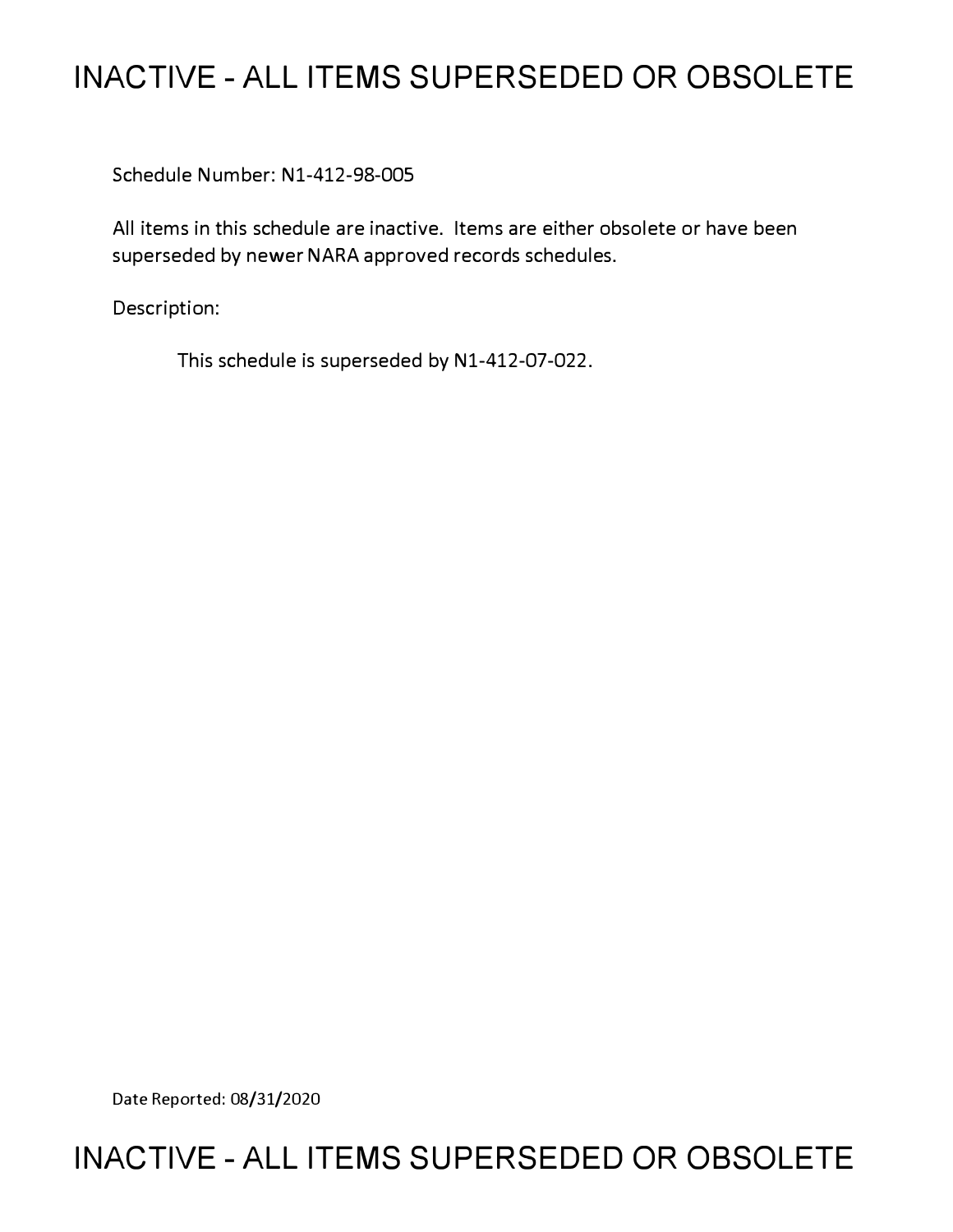| REQUEST FOR RECORDS DISPOSITION AUTHORITY                                                                                                                                                                                                                                                                                                                                                                                                                                     |                    |                        | LEAVE BLANK (NARA use only)                                                                                                                                                 |                                |
|-------------------------------------------------------------------------------------------------------------------------------------------------------------------------------------------------------------------------------------------------------------------------------------------------------------------------------------------------------------------------------------------------------------------------------------------------------------------------------|--------------------|------------------------|-----------------------------------------------------------------------------------------------------------------------------------------------------------------------------|--------------------------------|
| (See Instructions on reverse)                                                                                                                                                                                                                                                                                                                                                                                                                                                 |                    |                        | <b>JOB NUMBER</b><br>$N1 - 412 - 98 - 5$                                                                                                                                    |                                |
| TO: NATIONAL ARCHIVES and RECORDS ADMINISTRATION (NIR)                                                                                                                                                                                                                                                                                                                                                                                                                        |                    |                        | DATE RECEIVED                                                                                                                                                               |                                |
| WASHINGTON, DC 20408                                                                                                                                                                                                                                                                                                                                                                                                                                                          |                    |                        | 09/03/98                                                                                                                                                                    |                                |
| 1. FROM (Agency or establishment)                                                                                                                                                                                                                                                                                                                                                                                                                                             |                    | NOTIFICATION TO AGENCY |                                                                                                                                                                             |                                |
| <b>Environmental Protection Agency</b>                                                                                                                                                                                                                                                                                                                                                                                                                                        |                    |                        |                                                                                                                                                                             |                                |
| 2. MAJOR SUBDIVISION                                                                                                                                                                                                                                                                                                                                                                                                                                                          |                    |                        | In accordance with the provisions of 44                                                                                                                                     |                                |
| Various                                                                                                                                                                                                                                                                                                                                                                                                                                                                       |                    |                        |                                                                                                                                                                             |                                |
| 3. MINOR SUBDIVISION                                                                                                                                                                                                                                                                                                                                                                                                                                                          |                    |                        | U.S.C. 3303a the disposition request,<br>including amendments, is approved except<br>for items that may be marked "disposition<br>not approved" or "withdrawn" in column 10 |                                |
| 4. NAME OF PERSON WITH WHOM TO CONFER                                                                                                                                                                                                                                                                                                                                                                                                                                         | <b>5 TELEPHONE</b> |                        | DATE                                                                                                                                                                        | ARCHIVIST OF THE UNITED STATES |
| Rachel Van Wingen                                                                                                                                                                                                                                                                                                                                                                                                                                                             | $(202)$ 260-9709   |                        |                                                                                                                                                                             |                                |
|                                                                                                                                                                                                                                                                                                                                                                                                                                                                               |                    |                        |                                                                                                                                                                             |                                |
| <b>6. AGENCY CERTIFICATION</b>                                                                                                                                                                                                                                                                                                                                                                                                                                                |                    |                        |                                                                                                                                                                             |                                |
| I hereby certify that I am authorized to act for this agency in matters pertaining to the disposition of its records<br>and that the records proposed for disposal on the attached $\frac{3}{2}$ page(s) are not now needed for the<br>of this agency or will not be needed after the retention periods specified, and that written concurrence from<br>the General Accounting Office, under the provisions of Title 8 of the GAO Manual for Guidance of Federal<br>Agencies, |                    |                        |                                                                                                                                                                             |                                |
| is not required:                                                                                                                                                                                                                                                                                                                                                                                                                                                              | is attached; or    |                        | has been requested                                                                                                                                                          |                                |
| SIGNATURE OF ACENCY REPRESENTATIVE<br><b>DATE</b>                                                                                                                                                                                                                                                                                                                                                                                                                             |                    | TITLE                  |                                                                                                                                                                             |                                |
| VanWang<br>8/27/98<br>Rachel Van Wingen                                                                                                                                                                                                                                                                                                                                                                                                                                       |                    |                        | Agency Records Officer                                                                                                                                                      |                                |
| 7 <sub>1</sub>                                                                                                                                                                                                                                                                                                                                                                                                                                                                |                    |                        | 9 GRS OR                                                                                                                                                                    | 10 ACTION                      |
| <b>ITEM</b><br>8. DESCRIPTION OF ITEM AND PROPOSED DISPOSITION<br>NO.                                                                                                                                                                                                                                                                                                                                                                                                         |                    |                        | SUPERSEDED<br><b>JOB CITATION</b>                                                                                                                                           | TAKEN (NARA<br>USE ONLY)       |
| See attached U.S. EPA Records Control Schedule 236R                                                                                                                                                                                                                                                                                                                                                                                                                           |                    |                        |                                                                                                                                                                             |                                |
|                                                                                                                                                                                                                                                                                                                                                                                                                                                                               |                    |                        | STANDARD FORM 115 (REV 3-91                                                                                                                                                 |                                |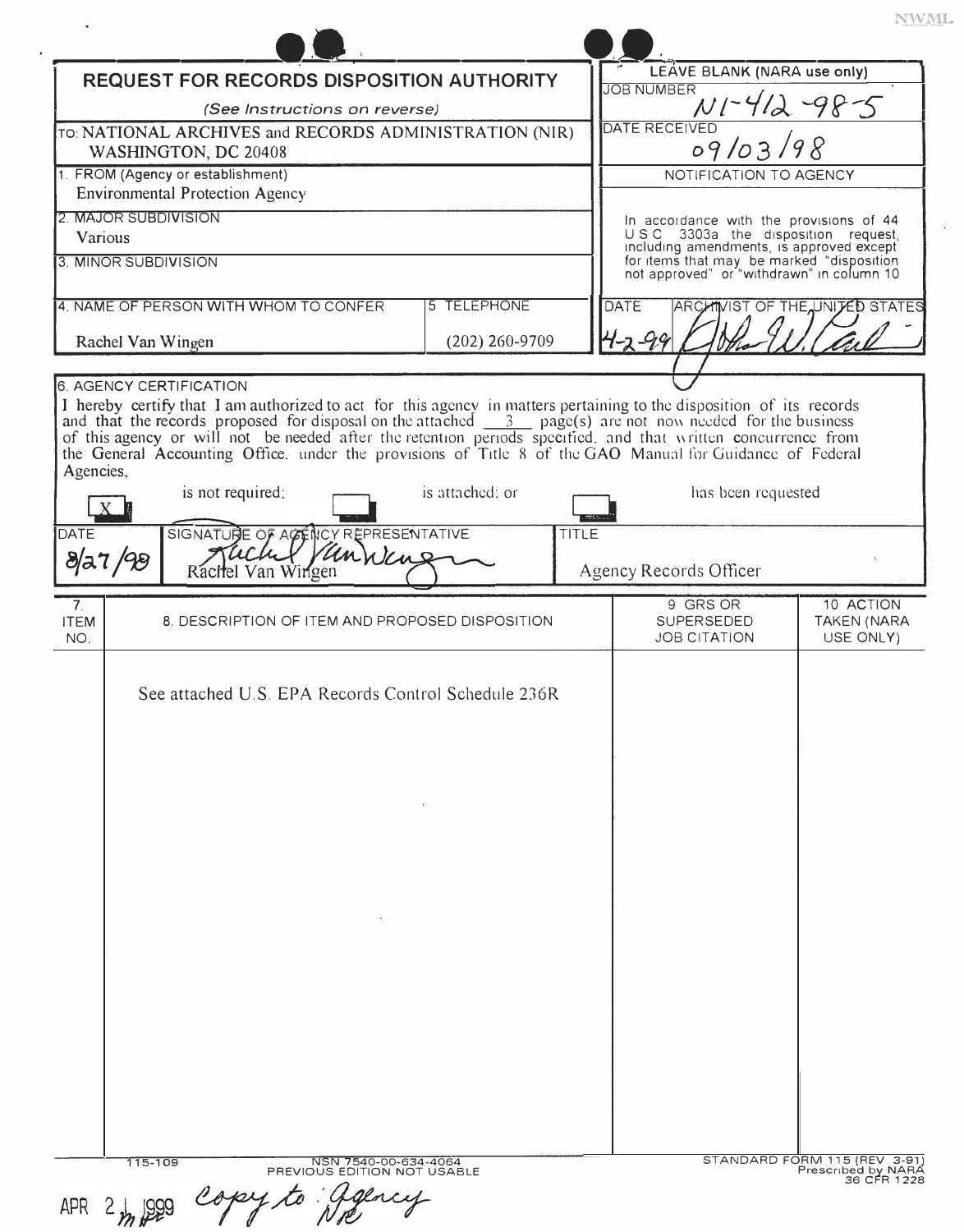



### **DRAFT OF 10/27/98**

### **U.S. EPA RECORDS SCHEDULE**

**SERIES TITLE:** Permit Appeal Files

**PROCRAM:** All Programs

**EPA SERIES NO:** 236

**ACENCY FILE CODE:** PERM 236

**NARA DISPOSAL AUTHORITY:** N1-412-98-5 (Use this number to retire records to the FRC)

**APPLICABILITY:** Regions

### *IDENTIFY/NG INFORMATION:*

**DESCRIPTION:** Contains records used to document the appeal process of permits issued by EPA regional offices. Includes copies of the administrative record, requests for evidentiary hearings, responses and/or petitions for review and responses, reply briefs, hearing transcripts, research, settlement records, orders, motions and final decisions of the Regional Administrator, Administrative Law Judge and/or Evidentiary Appeal Board.

### **ARRANGEMENT:** Arranged by site or facility.

## **TYPE OF RECORDS:** SPECIFIC RESTRICTIONS:<br>
Case files<br>
Sensitive Information of the Sensitive Information of the Sensitive Information of the Sensitive Information of the Sensitive Information of the Sensitive Information

**Enforcement Sensitive Information** 

O.

### **MEDIUM: VITAL RECORD:**

Paper, electronic

### **FUNCTIONS SUPPORTED:**

**Permitting** 

### **SPECIFIC LECAL REQUIREMENTS:**

Clean Water Act, as amended, Sections 402, 404 Clean Air Act, as amended, Section 502 Resource Conservation and Recovery Act, as amended, Section 3005 Safe Drinking Water Act, as amended, Sections 1401, et seq.<br>40 CFR 52 40 CFR 123 40 CFR 52 40 CFR 123 40 CFR 144 40 CFR 270 40 CFR 122 40 CFR 124 40 CFR 220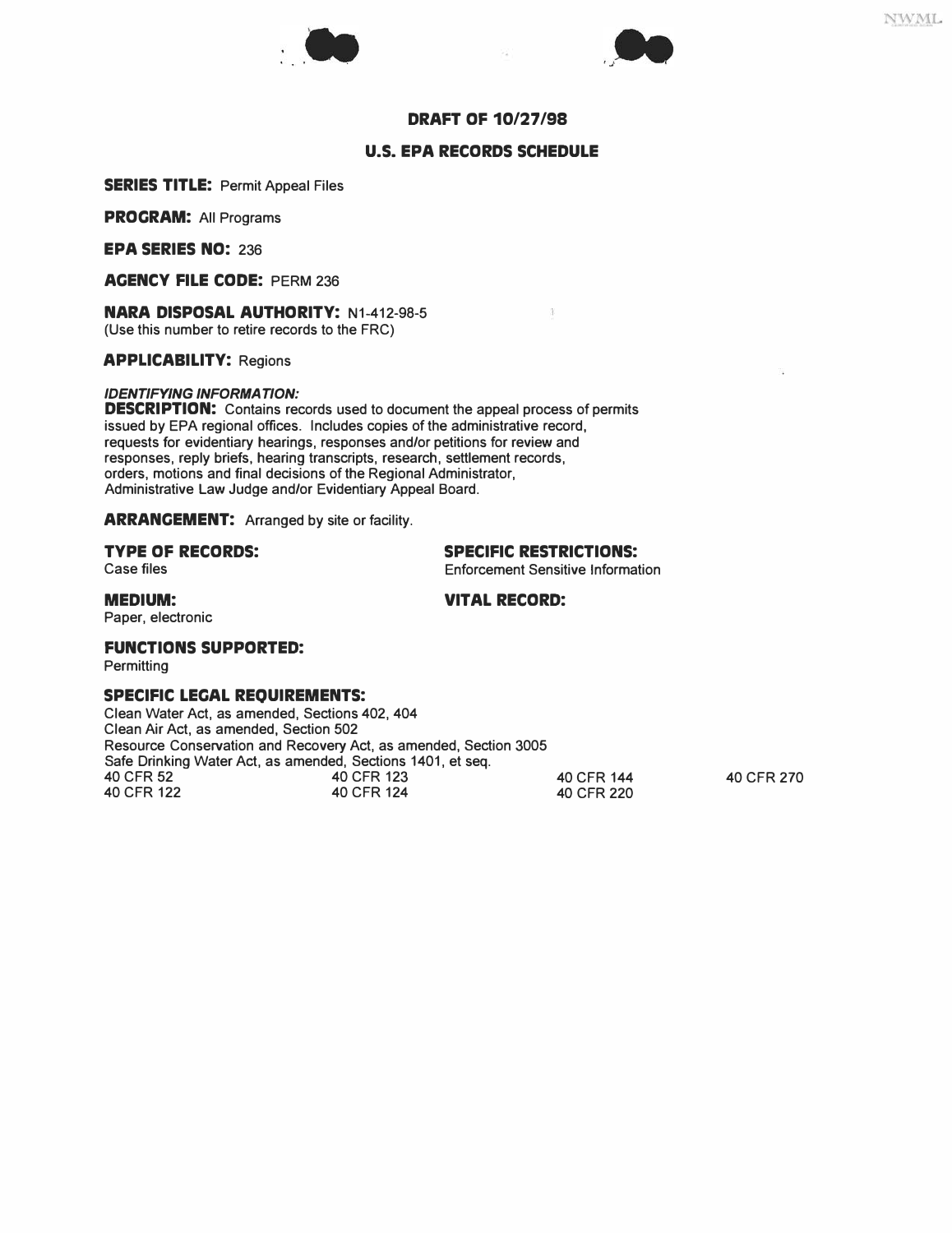



*I* 

## *DISPOSITION INFORMATION:*

a. Record copy: Disposable

 $\epsilon$ 

**TRANSFER TO FRC PERMITTED:** Yes

b. Electronic version created with office automation applications: Disposable No

### **FILE BREAK INSTRUCTIONS:**

Break file when final decision on appeal is handed down.

### **DISPOSITION INSTRUCTIONS:**

a. Keep inactive materials in office up to 2 years after file break, then retire to FRC. Destroy when 10 years old.

b. Delete when record copy is generated.

### *APPL/CATION GUIDANCE:*

**REASONS FOR DISPOSITION:** A 10 year retention for routine appeals ensures that at least one permit renewal cycle is completed prior to destruction of the records and allows review of any previous appeals.

**ACENCY-WIDE CUIDANCE:** This schedule covers records maintained in the Office of Regional Counsel who is responsible for maintaining the record copy and implementing the disposition. If program offices other than Regional Counsel are responsible for maintenance of the record copy, they are maintained for the same length of time as stated in the disposition instructions.

Cases which may be landmark or precedent-setting are covered in EPA 126 - Program Development Files of the Regional Offices. Examples of possible landmark status would be cases which significantly alter the way EPA does business or caused a new law or regulation to be developed which altered the way EPA does business.

Copies of these records may be filed with other records series (for example, with permits) and destroyed with those files or when no longer needed. All other copies may be destroyed when no longer needed.

See EPA 205 for Permits for programs other than RCRA, and EPA 478 for RCRA.

If the official records are maintained in an electronic recordkeeping system, apply disposition a.

### **PROCRAM OFFICE CUIDANCE/DESCRIPTIVE INFORMATION:**

| Name:<br>Name:<br>Location:<br><b>Mail Code:</b><br><b>Inclusive Dates:</b><br><b>Telephone:</b><br>Office:<br><b>Volume on Hand (Feet):</b><br><b>Annual Accumulation:</b><br>Room:<br>(feet or inches) | <b>CUSTODIAL INFORMATION:</b><br><b>CONTROLLING UNIT: Multiple units</b> | <b>CONTACT POINT:</b> |
|----------------------------------------------------------------------------------------------------------------------------------------------------------------------------------------------------------|--------------------------------------------------------------------------|-----------------------|
|                                                                                                                                                                                                          |                                                                          |                       |
|                                                                                                                                                                                                          |                                                                          |                       |
|                                                                                                                                                                                                          |                                                                          |                       |
|                                                                                                                                                                                                          |                                                                          |                       |
|                                                                                                                                                                                                          |                                                                          |                       |

*CONTROL INFORMA T/ON:*